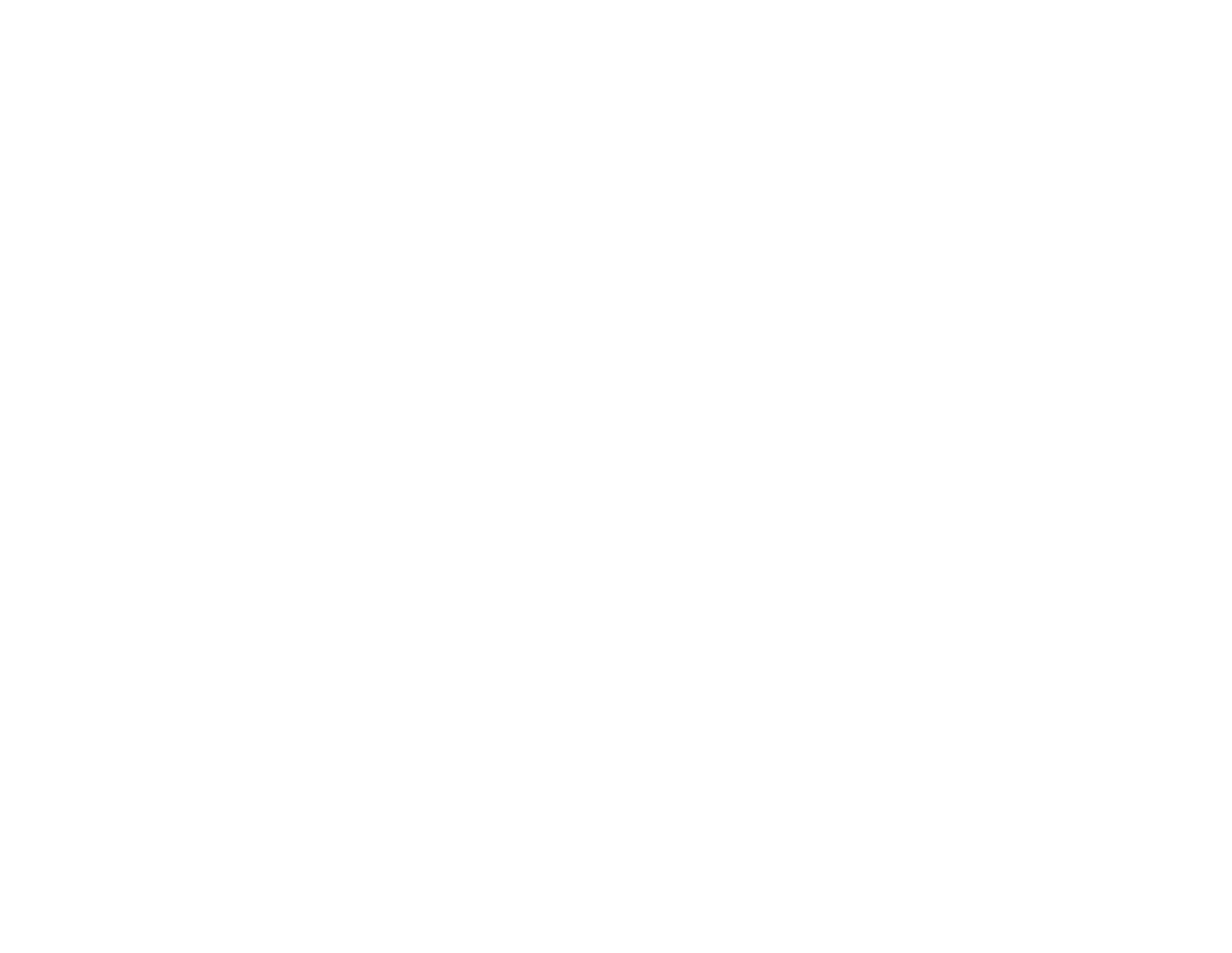### **MEDICAL HISTORY QUESTIONNAIRE JEWISH FEDERATION of GREATER ANN ARBOR STUDENT EXCHANGE**

(To be completed by a licensed physician **no earlier than April, 2022 and returned to the Federation office no later than January 9, 2022)**

|                                                                                   |                                                                                                                                                                                                                                                                                                                                                                                                                                                                              | Telephone: _________________________                                                 |                                                      |                                          |                                                                                                                                    |                                                                                                                                                                                                                                                                                                                                                                                                                                                   |           |
|-----------------------------------------------------------------------------------|------------------------------------------------------------------------------------------------------------------------------------------------------------------------------------------------------------------------------------------------------------------------------------------------------------------------------------------------------------------------------------------------------------------------------------------------------------------------------|--------------------------------------------------------------------------------------|------------------------------------------------------|------------------------------------------|------------------------------------------------------------------------------------------------------------------------------------|---------------------------------------------------------------------------------------------------------------------------------------------------------------------------------------------------------------------------------------------------------------------------------------------------------------------------------------------------------------------------------------------------------------------------------------------------|-----------|
|                                                                                   | Number and Street                                                                                                                                                                                                                                                                                                                                                                                                                                                            |                                                                                      |                                                      |                                          |                                                                                                                                    | City/State                                                                                                                                                                                                                                                                                                                                                                                                                                        | Zip Code  |
|                                                                                   |                                                                                                                                                                                                                                                                                                                                                                                                                                                                              |                                                                                      |                                                      |                                          |                                                                                                                                    |                                                                                                                                                                                                                                                                                                                                                                                                                                                   |           |
| <b>Immunization Record/Dates</b>                                                  |                                                                                                                                                                                                                                                                                                                                                                                                                                                                              | <b>Last Booster/Immunization</b>                                                     | Allergies-                                           | <b>YES</b>                               | <b>NO</b>                                                                                                                          | <b>Communicable Diseases-YES</b>                                                                                                                                                                                                                                                                                                                                                                                                                  | <b>NO</b> |
| Diphtheria:                                                                       |                                                                                                                                                                                                                                                                                                                                                                                                                                                                              |                                                                                      |                                                      | <u> 1989 - Johann Barbara, martxa al</u> | $\overline{\phantom{a}}$ and $\overline{\phantom{a}}$<br>المستندر المستند<br>$\overline{\phantom{a}}$ and $\overline{\phantom{a}}$ | Chicken Pox<br>Hepatitis<br>Measles<br>German Measles<br>Mononucleosis<br><u>and the community of the community of the community of the community of the community of the community of the community of the community of the community of the community of the community of the community of the community</u><br>Mumps<br><u> The Common School and The Common School and The Common School and The Common School and</u><br>Polio<br><b>HIV</b> |           |
|                                                                                   | <b>YES</b><br><b>NO</b>                                                                                                                                                                                                                                                                                                                                                                                                                                                      | Medical History: Check "YES" or "NO." Give approximate DATES for all "YES answers.   | <b>YES</b>                                           | <b>NO</b>                                |                                                                                                                                    | Please elaborate on Hepatitis or HIV:<br>the control of the control of the control of the control of the control of the control of the control of the control of                                                                                                                                                                                                                                                                                  |           |
| Abnormal Blood Pressure                                                           | <u>and the state of the state</u>                                                                                                                                                                                                                                                                                                                                                                                                                                            | Headaches                                                                            |                                                      |                                          |                                                                                                                                    |                                                                                                                                                                                                                                                                                                                                                                                                                                                   |           |
| Anemia<br>Asthma                                                                  | <u> The Community of the Community of the Community of the Community of the Community of the Community of the Community of the Community of the Community of the Community of the Community of the Community of the Community of</u><br>$\overline{\phantom{a}}$                                                                                                                                                                                                             | <b>HIV</b><br>Kidney Trouble                                                         |                                                      |                                          |                                                                                                                                    |                                                                                                                                                                                                                                                                                                                                                                                                                                                   |           |
| <b>Bronchitis</b><br>Cancer                                                       | $\frac{1}{1} \left( \frac{1}{1} \right) \left( \frac{1}{1} \right) \left( \frac{1}{1} \right) \left( \frac{1}{1} \right) \left( \frac{1}{1} \right) \left( \frac{1}{1} \right) \left( \frac{1}{1} \right) \left( \frac{1}{1} \right) \left( \frac{1}{1} \right) \left( \frac{1}{1} \right) \left( \frac{1}{1} \right) \left( \frac{1}{1} \right) \left( \frac{1}{1} \right) \left( \frac{1}{1} \right) \left( \frac{1}{1} \right) \left( \frac{1}{1} \right) \left( \frac$   | Kidney Trouble<br>Liver Disease (I.e., Jaundice) ________<br>Neurological Disorders  |                                                      |                                          |                                                                                                                                    |                                                                                                                                                                                                                                                                                                                                                                                                                                                   |           |
| <b>Chronic Constipation</b><br><b>Chronic Gastritis</b><br>Colitis<br>Convulsions | <u> The Community of the Community of the Community of the Community of the Community of the Community of the Community of the Community of the Community of the Community of the Community of the Community of the Community of</u><br><u> The Community of the Community of the Community of the Community of the Community of the Community of the Community of the Community of the Community of the Community of the Community of the Community of the Community of</u> | <b>Orthopedic Disorders</b><br>Circle: Spine Legs Other<br>Paralysis<br>Peptic Ulcer | $\mathcal{L}^{\text{max}}(\mathcal{L}^{\text{max}})$ |                                          |                                                                                                                                    |                                                                                                                                                                                                                                                                                                                                                                                                                                                   |           |
| <b>Diabetes</b><br><b>Dizziness</b><br>Ear Infections                             | $\overline{\phantom{a}}$<br>$\overline{\phantom{a}}$                                                                                                                                                                                                                                                                                                                                                                                                                         | Pneumonia<br><b>Rheumatic Fever</b><br><b>Scarlet Fever</b>                          |                                                      |                                          |                                                                                                                                    |                                                                                                                                                                                                                                                                                                                                                                                                                                                   |           |
| Epilepsy<br>Eye Defects<br>Fainting<br><b>Gynecological Disorders</b>             | <u> Alban Alban A</u>                                                                                                                                                                                                                                                                                                                                                                                                                                                        | <b>Sinusitis</b><br>Sleepwalking<br><b>Thyroid Disorder</b><br>Tuberculosis          |                                                      |                                          |                                                                                                                                    | Serious accidents with residual side effects:                                                                                                                                                                                                                                                                                                                                                                                                     |           |

 $\frac{1}{2}$  ,  $\frac{1}{2}$  ,  $\frac{1}{2}$  ,  $\frac{1}{2}$  ,  $\frac{1}{2}$  ,  $\frac{1}{2}$  ,  $\frac{1}{2}$  ,  $\frac{1}{2}$  ,  $\frac{1}{2}$  ,  $\frac{1}{2}$  ,  $\frac{1}{2}$  ,  $\frac{1}{2}$  ,  $\frac{1}{2}$  ,  $\frac{1}{2}$  ,  $\frac{1}{2}$  ,  $\frac{1}{2}$  ,  $\frac{1}{2}$  ,  $\frac{1}{2}$  ,  $\frac{1$